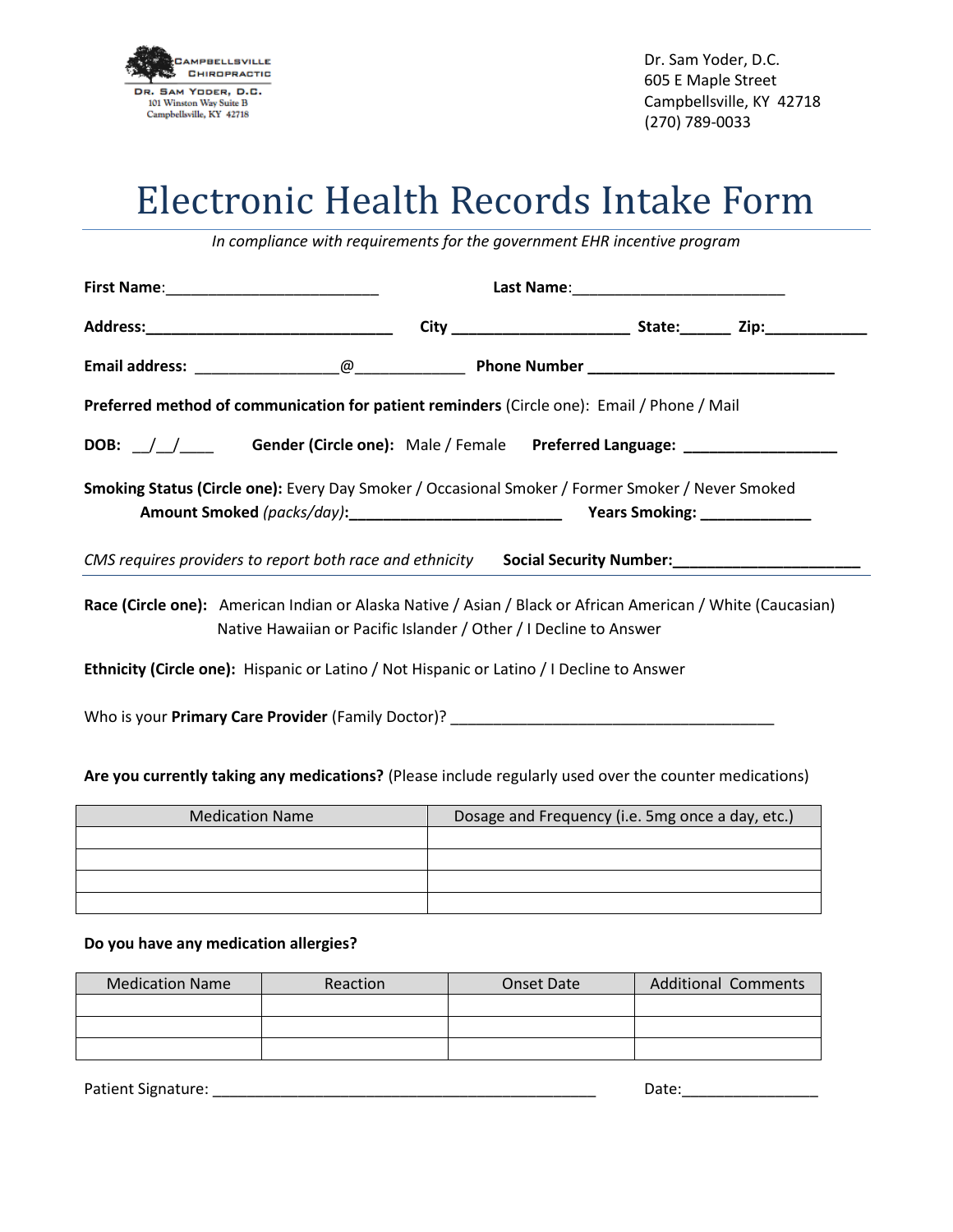| High blood pressure?                                          | Yes              | No                 |
|---------------------------------------------------------------|------------------|--------------------|
| High cholesterol?                                             | Yes              | No                 |
| Diabetes?                                                     | Yes              | $\overline{N_0}$   |
| A heart attack?                                               | Yes              | No                 |
| A stroke?                                                     | Yes              | $\overline{N_0}$   |
| Known heart disease?                                          | Yes              | $\overline{N_0}$   |
| Rheumatic heart disease?                                      | $Yes \mid$       | $\overline{N_0}$   |
| A heart murmur?                                               | Yes              | No <sub>1</sub>    |
| Chest pain with exertion?                                     | Yes <sup>1</sup> | $\overline{N_{0}}$ |
| Irregular heart beat or palpitations?                         | Yes              | No                 |
| Lightheadedness or do you faint?                              | Yes              | No                 |
| Unusual shortness of breath?                                  | Yes              | No <sub>1</sub>    |
| Cramping pains in legs or feet?                               | Yes              | No                 |
| Emphysema?                                                    | Yes              | No.                |
| Other metabolic disorders (thyroid, kidney, etc.)?            | Yes              | No                 |
| Epilepsy?                                                     | Yes              | No <sub>1</sub>    |
| Asthma?                                                       | Yes              | N <sub>0</sub>     |
| Back pain: upper, middle, lower?                              | Yes              | No                 |
| Other joint pain (explain on back of form)?                   | Yes              | No                 |
| Muscle pain or an injury (explain on back of Form)?           | Yes              | No <sub>1</sub>    |
| Have parents who died from a stroke, heart attack, or cancer: | Yes              | N <sub>0</sub>     |
|                                                               |                  |                    |

## **Do you currently have or have you ever had (all questions must be answered):**

To the best of my knowledge, the above information is true.

Signature \_\_\_\_\_\_\_\_\_\_\_\_\_\_\_\_\_\_\_\_\_\_\_\_\_\_\_\_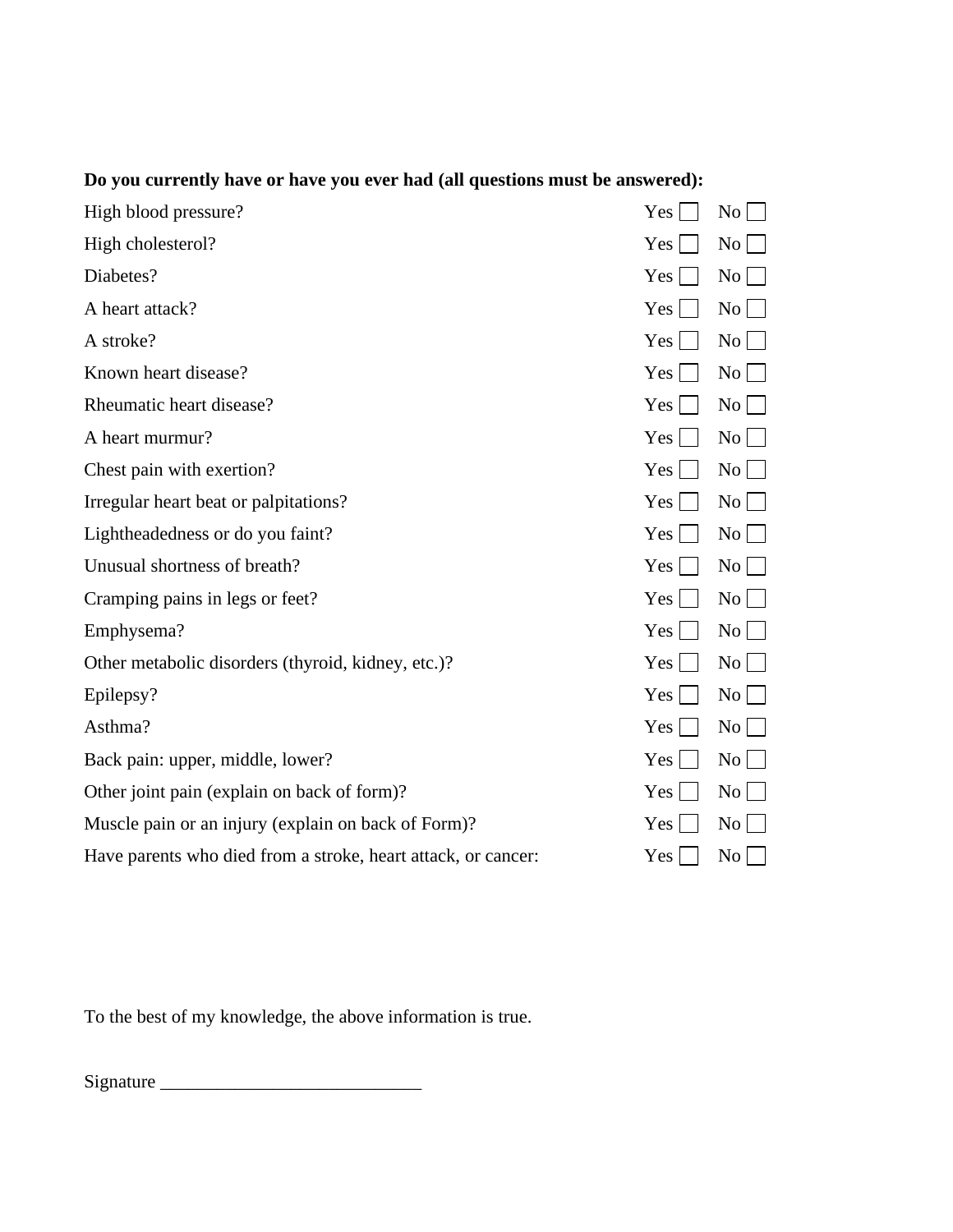|                                            |                           | <b>SECAMPBELLSVILLE</b><br><b>S</b> CHIROPRACTIC                                                                         |
|--------------------------------------------|---------------------------|--------------------------------------------------------------------------------------------------------------------------|
|                                            |                           | DR. SAM YODER, D.C.<br>101 Winston Way Suite B<br>Campbellsville, KY 42718                                               |
|                                            |                           |                                                                                                                          |
|                                            |                           | Check if you would like Dr. Yoder's Monthly Newsletter on Health Tips, Information, & Promotions via email (1-2 x month) |
| How did you hear about this office?        |                           |                                                                                                                          |
|                                            |                           | □ Friend __________________________ □ Internet (website) _____________ □ Other _________________________                 |
|                                            |                           |                                                                                                                          |
|                                            |                           |                                                                                                                          |
| NOTE: PAYMENT IS EXPECTED AT TIME OF VISIT |                           |                                                                                                                          |
| Do you have Insurance: □NO □YES            | Name of Insurance Company |                                                                                                                          |

Name of Person Responsible for Payment \_\_\_\_\_\_\_\_\_\_\_\_\_\_\_\_\_\_\_\_\_\_\_\_\_\_\_\_\_\_\_\_\_\_\_\_\_\_\_\_\_\_\_\_\_\_\_\_\_\_\_\_\_\_\_\_\_\_\_\_\_\_\_\_\_\_\_\_

I understand and agree that health and accident insurance policies are an agreement between an insurance carrier and myself. As such, I authorize any charges for services submitted to my insurance company to be paid directly to the office of Campbellsville Chiropractic, LLC. Furthermore, I understand that Dr. Yoder's office will prepare any necessary reports and forms to assist me in making such collections from the insurance company and I agree that any amount authorized to be paid by my insurance company is to be paid directly to Dr. Yoder's office and will then be credited to my account on receipt. However, I clearly understand and agree that all services rendered me are charged directly to me and that I am personally responsible for payment the day of service. I also understand that if I suspend or terminate my care and treatment, any fees for professional services rendered me will be immediately due and payable.

| <b>Patient's Signature</b>   | Date |
|------------------------------|------|
| Guardian or Spouse Signature | Date |
|                              |      |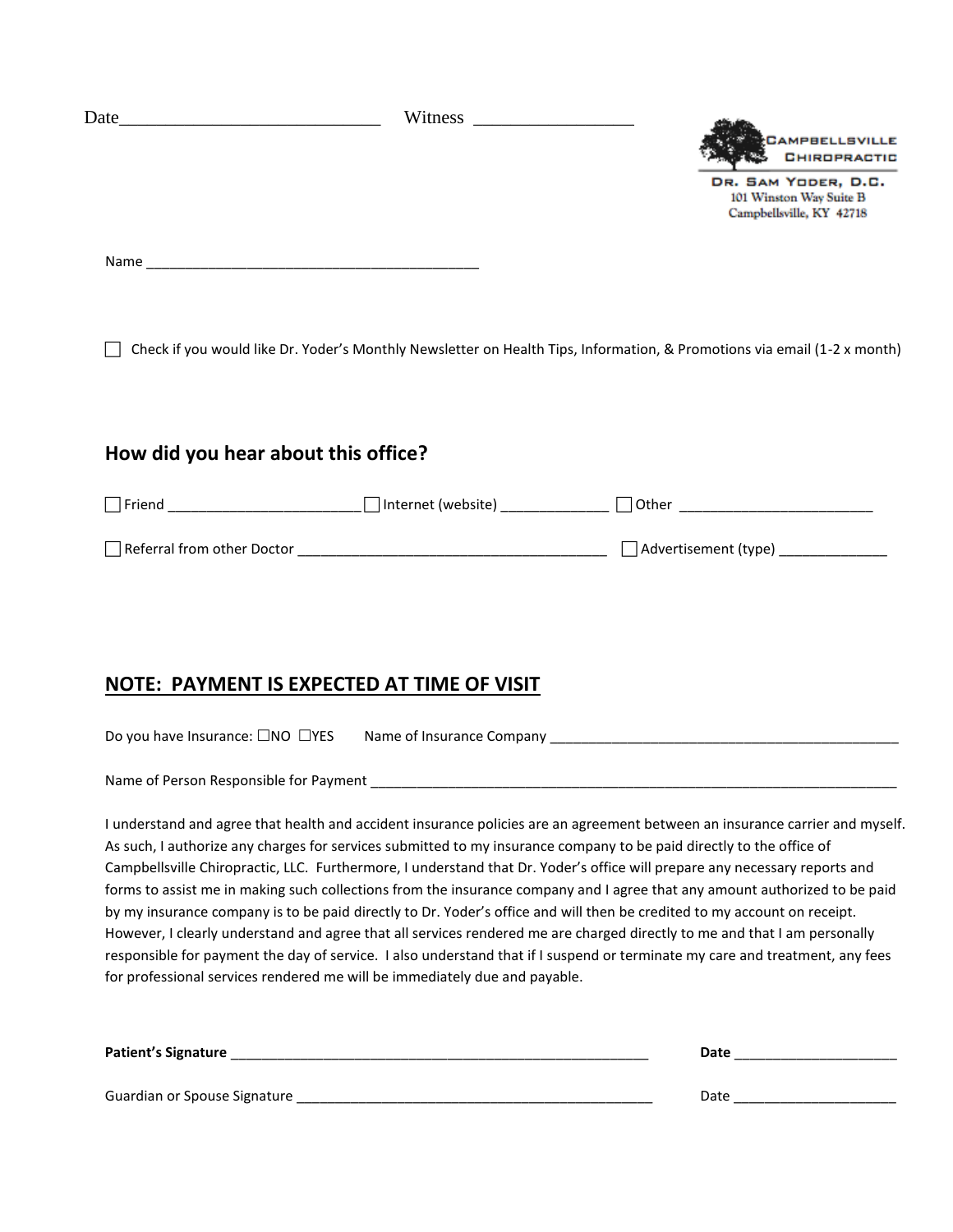

DR. SAM YODER, D.C. 101 Winston Way Suite B Campbellsville, KY 42718

## **NOTICE OF PRIVACY PRACTICES ACKNOWLEDGEMENT**

I understand that, under the Health Insurance Portability & Accountability Act of 1996 (HIPAA), I have certain rights to privacy regarding my protected health information. I understand that this information can and will be used to:

- Conduct, plan and direct my treatment and follow-up among the multiple healthcare providers who may be involved in that treatment and indirectly
- Obtain payment from third-party payers
- Conduct normal healthcare operations such as quality assessments and physician certifications.

I have received, read and understand your *Notice of Privacy Practices* containing a more complete description of the uses and disclosures of my health information. I understand that this office has the right to change its *Notice of Privacy Practices* from time to time and that I may contact this organization at any time at the address above to obtain a current copy of the *Notice of Private Practices.*

I understand that I may request in writing that you restrict how my private information is used or disclosed to carry out treatment, payment or health care operations. I also understand you are not required to agree to my requested restrictions, but if you do agree then you are bound to abide by such restrictions.

**Name** (Print): \_\_\_\_\_\_\_\_\_\_\_\_\_\_\_\_\_\_\_\_\_\_\_\_\_\_\_\_\_\_\_ Relationship to the Patient:\_\_\_\_\_\_\_\_\_\_\_\_\_\_\_